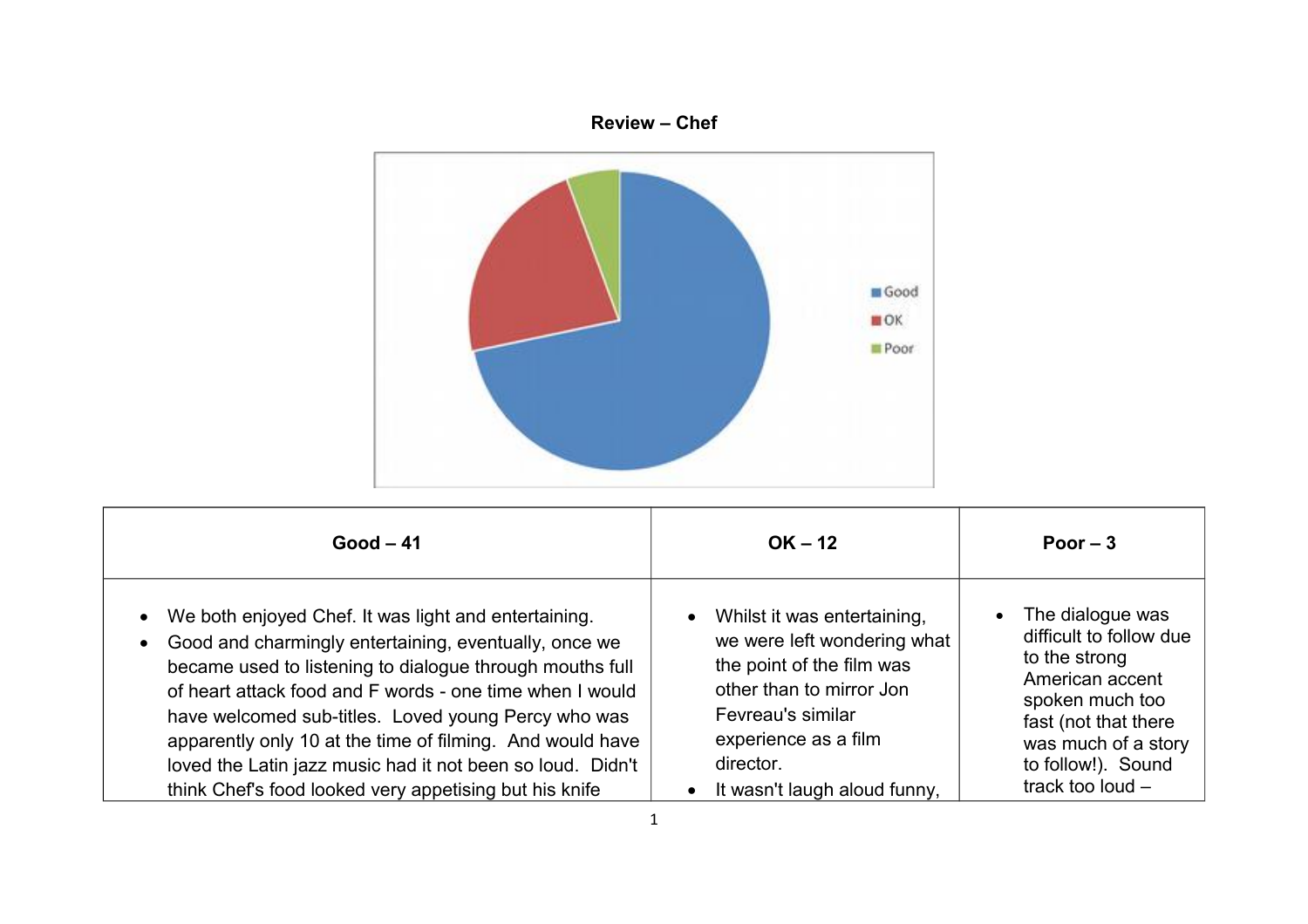skills were impressive. It was a big hit with American audiences - no doubt they found it easier to understand the rapid-fire delivery of the dialogue but hats off to Jon Favreau for this tour de force.

- We enjoyed. It was fun. Speech indistinct but usually is with any American and Irish films! Even so we got the gist of it overall.
- I thought the film last night was really good. It was funny and I enjoyed the music. A good choice for just after Christmas, it lifted the mood.
- Music was a bit loud and dialogue quite difficult to hear clearly but I guess that was the point, and it was easy to follow the plot and the thinking behind the action.
- We all really enjoyed this feel-good film, great performances from all the cast and a great soundtrack too!
- We really enjoyed it, tho' it tended towards the usual American sentimentality at times. We thought the soundtrack was great!
- We thought it was good or even very good! Great sound track, with a happy ending.
- Fairly lightweight with a lot of swearing but I enjoyed it. Excellent music & a happy ending.
- A nice cheerful film to start the New Year. The lead and the young boy were particularly good.
- Wonderful film, a reminder of the great period of American independent film makers.

especially seeing an overweight American pushing food into his face often making it difficult to understand what he was saying. There were one or two amusing scenes: the patrol officer/ photo sequence, the office floor scene and the vagaries of social media! The music throughout was excellent. Couldn't understand the need for such a large support crew as it didn't give the impression of a costly work. It was OK but in my opinion not a 'must see'.

 Whatever virtues the film *Chef* possessed were completely drowned out by the ceaselessly loud soundtrack. It could have achieved the same atmosphere as a context for the action with far fewer decibels. For me, the film became almost two hours

music not to my taste!

- My friend absolutely loathed it and the Cuban music drove her mad but as we agreed on the way home, that's the beauty of the film club, it is that box of chocolates where you never know what you're going to get!
- It was a simple, gentle story, but totally spoiled by the interminable and totally unnecessary bad language which seems to be 'de riguer' for the majority of people these days, coupled with all the talking with mouths full. And even when they weren't eating it was very difficult to understand what